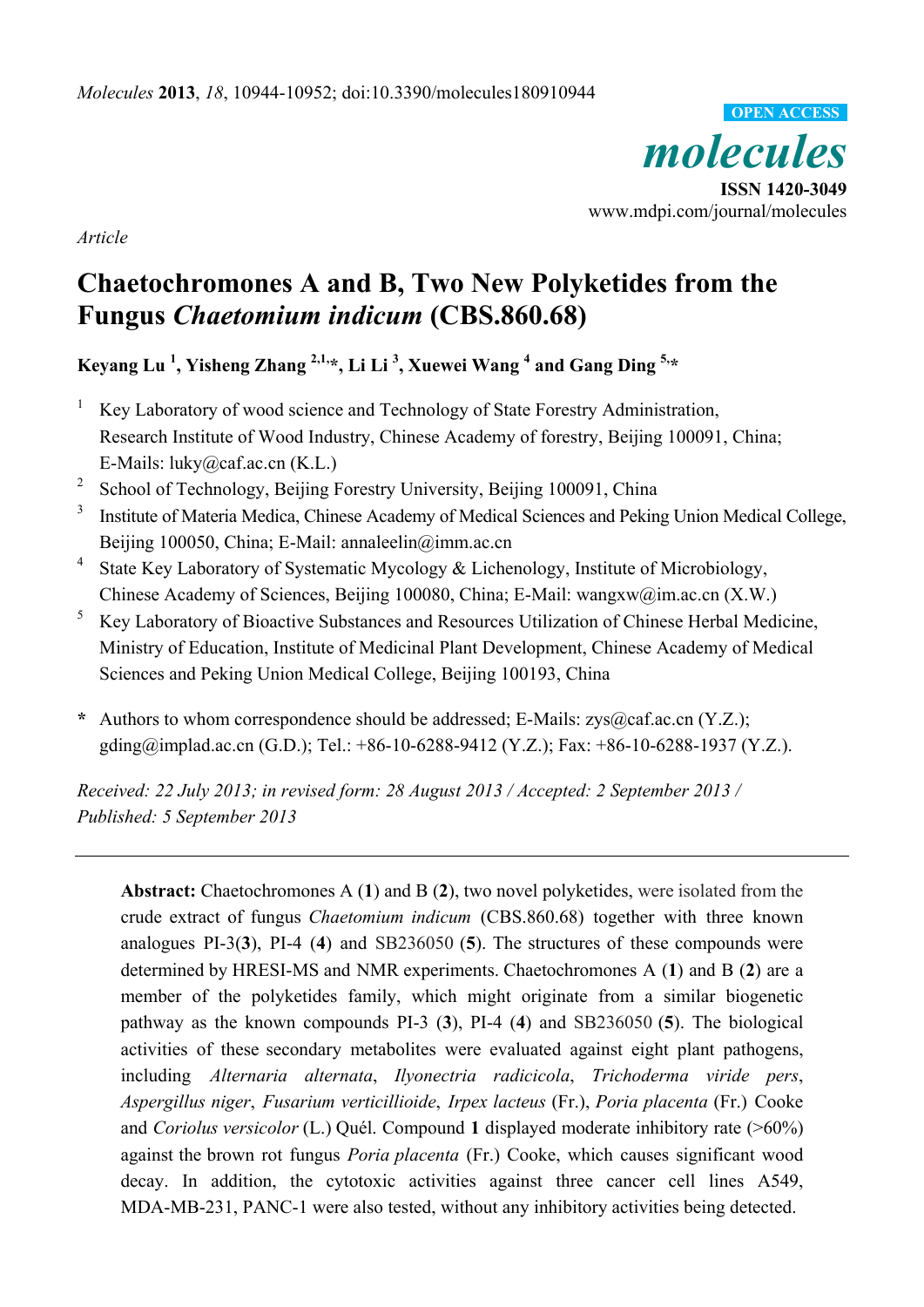**Keywords:** *Chaetomium indicum*; polyketides; chaetochromones; plant pathogens; wood decay

## **1. Introduction**

Fungi of the *Chaetomium* species are the largest genus of saprophytic ascomycetes, which belongs to the *Chaetomiaceae* family. Since Kunze first established this genus in 1817, more than 350 *Chaetomium* species have been described [1]. This fungal spp. is widely distributed in different biotopes, such as soils, marine, animal dung, hair, textiles, plant seeds and some other substrates rich in cellulose. *Chaetomium* spp. are often used to produce cellulose in industry, and are also used as biocontrol agents in agriculture. Due to the diversity of species and of inhabiting-environments, *Chaetomium* spp. might conceive diverse biosynthetic gene clusters, which transform into various secondary metabolites (the fungi languages) to adapt to different ecological environments [2]. Until now more than 200 compounds with a wide range of bioactive effects have been isolated from *Chaetomium* spp., but compared with its richness of species, more bioactive secondary metabolites might be found in this member of fungi [3]. In our ongoing systematic chemical investigation of *Chaetomium* spp. [4,5], two new polyketides, chaetochromones A (**1**) and B (**2**), were isolated from the crude extract of fungus *Chaetomium indicum* (CBS.860.68) together with three known analogues PI-3 (**3**) [6], PI-4 (**4**) [6] and SB236050 (**5**) [7] (Figure 1). These secondary metabolites displayed different degrees of inhibitory activity against eight plant pathogens. In this paper, we will present the structure elucidation and bioactive evaluation, and also postulate their plausible biosynthesis.

## **Figure 1.** Structures of compounds **1**–**7**.



#### **2. Results and Discussion**

The HRESIMS revealed the molecular formula of chaetochromone A (1) as  $C_{13}H_{12}O_6Na$  ( $m/z$ ) 287.0528 [M+Na]<sup>+</sup>;  $\Delta$  +0.4 mmu) with eight degrees of unsaturation. Analysis of the <sup>1</sup>H-, <sup>13</sup>C- and HMQC NMR data for **1** revealed the presence of one methyl, one methylene, two oxygenated methines, eight olefinic carbons (two of which were protonated), one carbonyl group with a chemical shift value of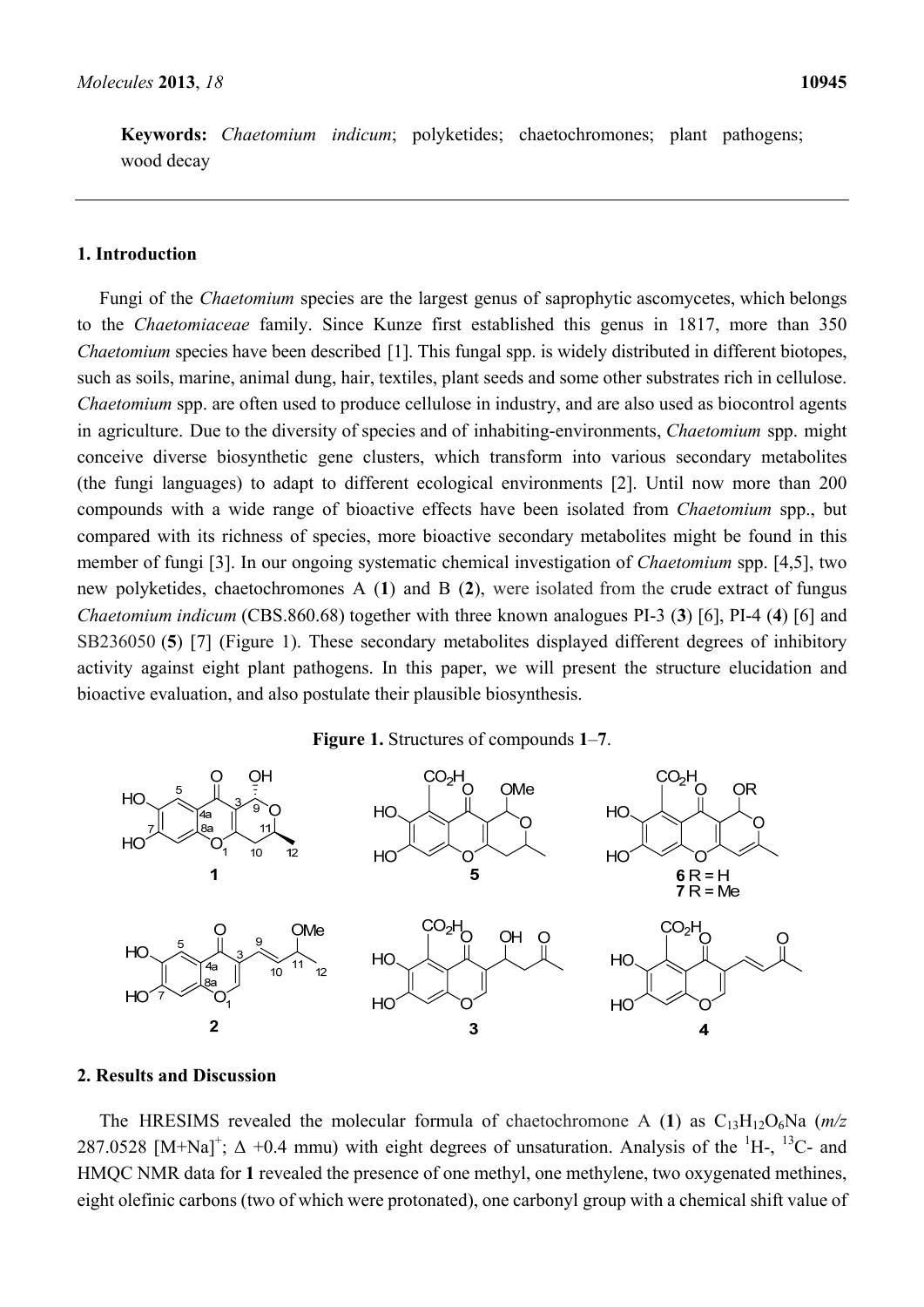$\delta$ <sub>C</sub> 176.6, which implied that this group might be an acetyl group or a ketone one conjugated with two double bonds. Analysis of the NMR data (Table 1), especially HMBC correlations (Figure 2), suggested that a 6,7-dihydroxy-4*H*-chromen-4-one moiety might be present in compound **1**.

|                 | Chaetocromone A (1)                        |                                            | <b>Chaetocromone B (2)</b>                          |                                            |  |
|-----------------|--------------------------------------------|--------------------------------------------|-----------------------------------------------------|--------------------------------------------|--|
| <b>Position</b> | $\delta_{\rm H}^{\ \ a}$ ( <i>J</i> in Hz) | $\delta$ <sub>C</sub> <sup>b</sup> , mult. | $\delta_{\rm H}^{\;\;\:c}(J\,{\rm in}\,\,{\rm Hz})$ | $\delta$ <sub>C</sub> <sup>b</sup> , mult. |  |
| $\overline{2}$  |                                            | 165.0                                      | 8.15(s)                                             | 153.3                                      |  |
| 3               |                                            | 117.6                                      |                                                     | 120.9                                      |  |
| $\overline{4}$  |                                            | 176.6                                      |                                                     | 177.8                                      |  |
| 4a              |                                            | 117.5                                      |                                                     | 117.9                                      |  |
| 5               | 7.39(s)                                    | 108.6                                      | 7.37(s)                                             | 108.0                                      |  |
| 6               |                                            | 146.0                                      |                                                     | 146.3                                      |  |
| 7               |                                            | 153.2                                      |                                                     | 154.3                                      |  |
| 8               | 6.86(s)                                    | 103.7                                      | 6.81(s)                                             | 103.6                                      |  |
| 8a              |                                            | 154.3                                      |                                                     | 155.0                                      |  |
| 9               | 5.96(s)                                    | 88.6                                       | $6.40$ (d, 15.2)                                    | 123.4                                      |  |
| 10a             | $2.60$ (dd, 18.0, 3.6)                     | 35.3                                       | 6.41 (overlapped)                                   | 134.9                                      |  |
| 10 <sub>b</sub> | $2.68$ (dd, $18.0, 10.8$ )                 |                                            |                                                     |                                            |  |
| 11              | 4.50(m)                                    | 63.2                                       | $3.82$ (m)                                          | 79.9                                       |  |
| 12              | $1.37$ (d, 6.6)                            | 21.2                                       | $1.23$ (d, 6.6)                                     | 21.6                                       |  |
| -OMe            |                                            |                                            |                                                     | 56.3                                       |  |

**Table 1.** NMR data for Compounds 1 and 2 in CD<sub>3</sub>OD.

<sup>*a*</sup> Recorded at 500 MHz. <sup>*b*</sup> Recorded at 125 MHz. <sup>*c*</sup> Recorded at 600 MHz. <sup>*d*</sup> Recorded at 150 MHz.



**Figure 2.** Key HMBC correlations of compound **1** and **2**.

The HMBC correlations from CH<sub>3</sub>-12 to C-10 and C-11 confirmed that C-12 and C-10 were connected with C-11. The C-2/C-3 double bond connection with C-10 was confirmed by the correlation of H-11 with C-2, and H-10 with C-2 and C-3. The correlations from H-9 to C-2, C-3, C-4 and C-11 established one 2-methyl-3,6-dihydro-2*H*-pyran fragment with one keto group anchored at C-3. In the HMBC spectra, the aromatic protons H-5 had correlations with C-4, C-6, C-7 and C-8a, and H-8 had correlations with C-4a, C-6 and C-7, together accounting for the above-mentioned fragments, and comparison with its analogues SB236050 (**5**) [7] and **6** [8], confirmed that **1** contained a 6,7-dihydroxy-4*H*-chromen-4-one moiety. According to the chemical shift values and molecular formula, C-6, C-7 and C-9 each must be connected with one free hydroxyl group, respectively, which finally established the structure of **1** as shown in Figure 1.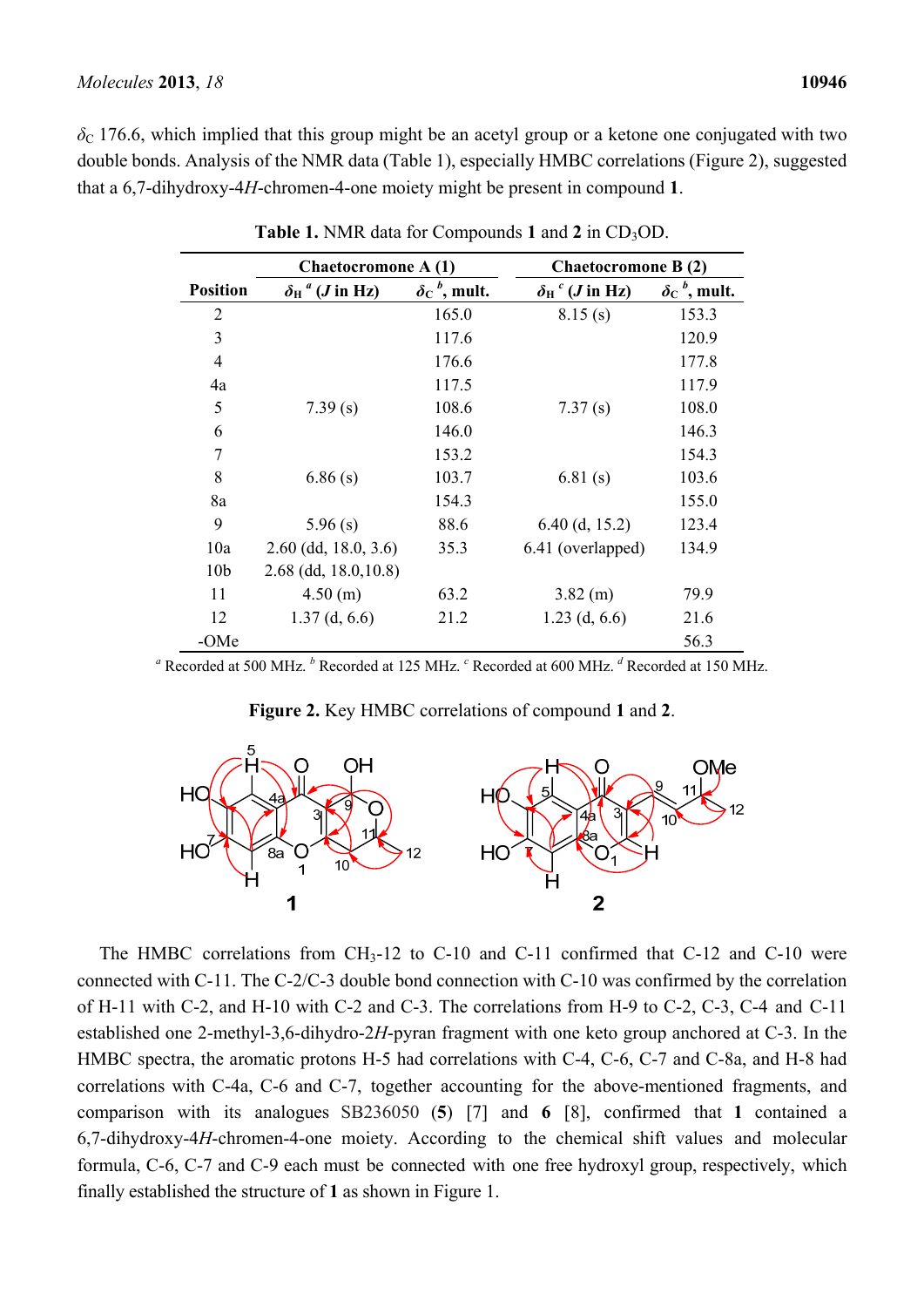The relative configuration was established by analysis of coupling constant and NOESY correlations. The *J* value of H-10b/H-11 (10.8 Hz) implied those two protons H-10b and H-11 to be puseudo-axially. The correlations between  $CH_3-12$  or H-11 with H-9 did not be observed in the NOESY spectra, which could not determined the relative configuration. We tried to use a modified Mosher's reaction to determine the absolute configuration of secondary hydroxyl group (9-OH), while the (*R*)-MTPACl/ (*S*)-MTPACl did not react with the 9-OH in **1**, implying that the hydroxyl group (9-OH) might form an intra-molecular hydrogen bond with C-4 to preclude the reaction from happening.

In theory, there exist two relative configurations and four absolute configurations for compound **1**, as depicted in Figure 3. Conformational analysis combined with NMR data revealed that compound **1** should possess the absolute configuration indicated as **1a** or **1b**. Then the absolute configurations at C-9 and C-11 of **1** were assigned by comparison of the experimental ECD data and the theoretical ECD spectra predicted using time-dependent density functional theory (TDDFT). Since the relative configuration of **1** was established by a NMR method, a pair of enantiomers (**1a** and **1b**, Figure 4) was proposed as the model compounds. The predicted ECD spectrum of **1a** was in good agreement of the experimental ECD spectrum of compound **1**. Thus, the absolute configurations of 9 and 12 were determined as 9*R*, and 11*S*.

**Figure 3.** Two possible relative and four absolute configurations of **1**.



**Figure 4.** Experimental UV and ECD spectra of **1**, and calculated and ECD spectra **1a** and **1b**.

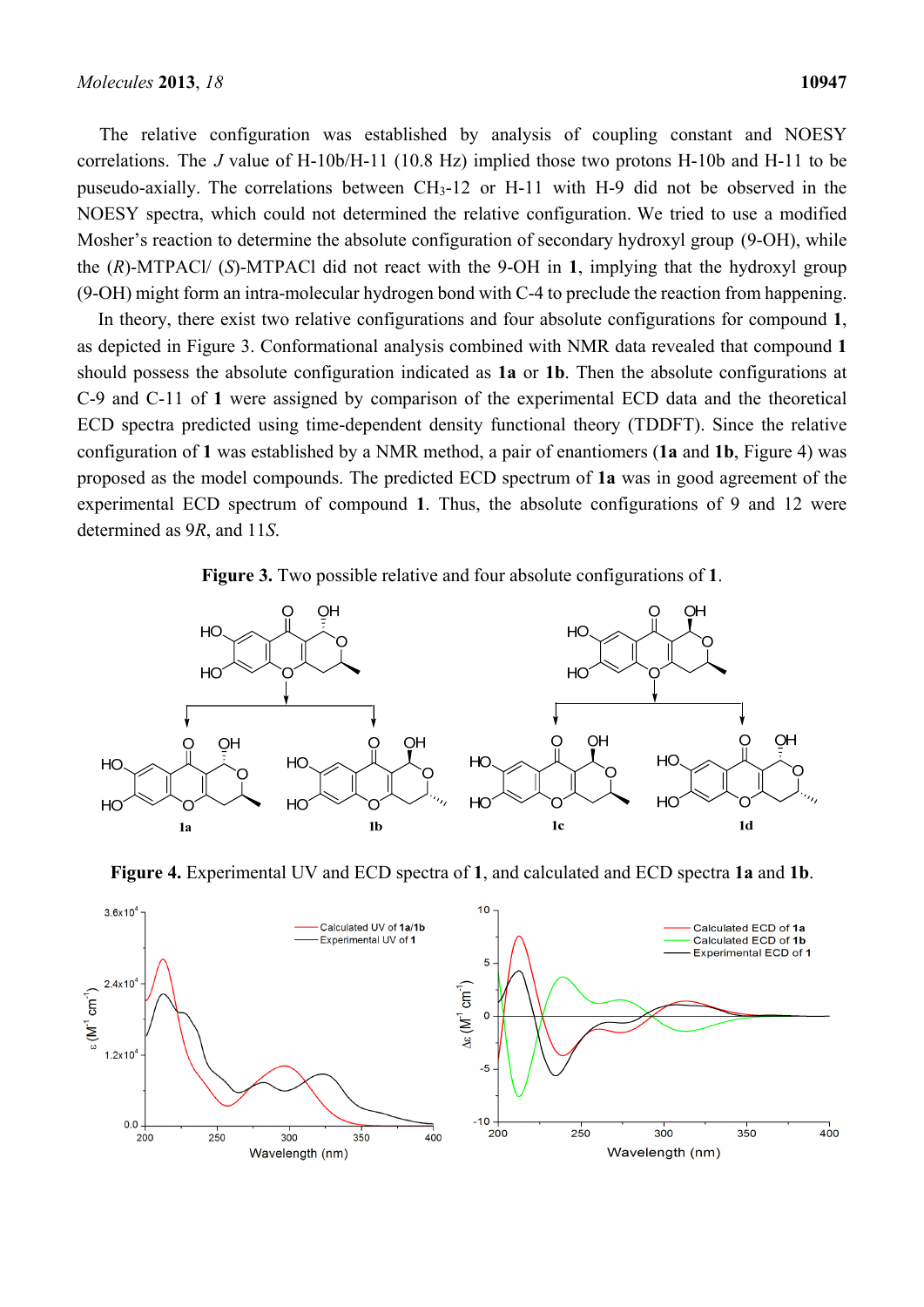The molecular formula of 2 was determined as  $C_{14}H_{14}O_5$ Na ( $m/z$  285.0735 [M+Na]<sup>+</sup>;  $\Delta$  +0.4 mmu) by HRESIMS data with eight degrees of unsaturation. Compared with NMR data with those of **1**, it revealed that compound **2** had one more double bond, suggesting that **2** possessed one less ring system than **1**.

The NMR data (Table 1), especially the HMBC spectra revealed that compound **2** also possessed the same 6,7-dihydroxy-4*H*-chromen-4-one moiety as that of **1** (Figure 2). The HMBC correlations from H-9 to C-2, C-3 and C-4, H-10 to C-3, CH<sub>3</sub>-12 to C-10 and C-11, and also from OCH<sub>3</sub>-11 to C-11 confirmed that one 4-methoxypent-1-ene fragment was connected with C-3. Thus the structure for compound **2** was characterized. The low specific optical rotation and the lack of significant Cotton effects in the ECD spectrum indicated that **2** comprised a racemic mixture (Figure 5).



**Figure 5.** Experimental ECD spectra of **2**.

The known compounds were determined to be PI-3 (**3**) [6], PI-4 (**4**) [6] and SB236050 (**5**), respectively [7], by comparison of MS and NMR with those reported in the literature.

Chaetochromone A (**1**) possesses the same 7,8-dihydroxy-3,4-dihydropyrano [4,3-*b*] chromen-10 (1*H*)-one core skeleton as SB236050 (**5**) and chaetocyclinone A (**6**), whereas **1** does not have the carboxyl group at C-7 present in its analogues (compounds **5** and **6**), which is the first report of such an arrangement in its congeners. Chaetochromone B (**2**) contains a similar carbon skeleton as PI-3 (**3**) and PI-4 (**4**) except for the absence of the 7-carboxy group. In addition, the aliphatic chain at C-3 between these compounds is also different. Zeek *et al.* investigated the biosynthesis of chaetocyclinone A (**6**) by feeding 13C-labelled acetate [8]. The biosynthetic experiment revealed that chaetocyclinone A (**6**) originated from seven labeled acetate units via condensation, reduction, oxidative ring cleavage and other reactions to form the final polyketide product. From the structural features of **2** and **5**, it implies that these two compounds might have the same polyketide origin as that of chaetocyclinone A (**6**) via possible biogenetic pathway 2, while compounds **1**, **3**, and **4** might be biosynthesized from pathway 1 to form the aliphatic chain (Scheme 1).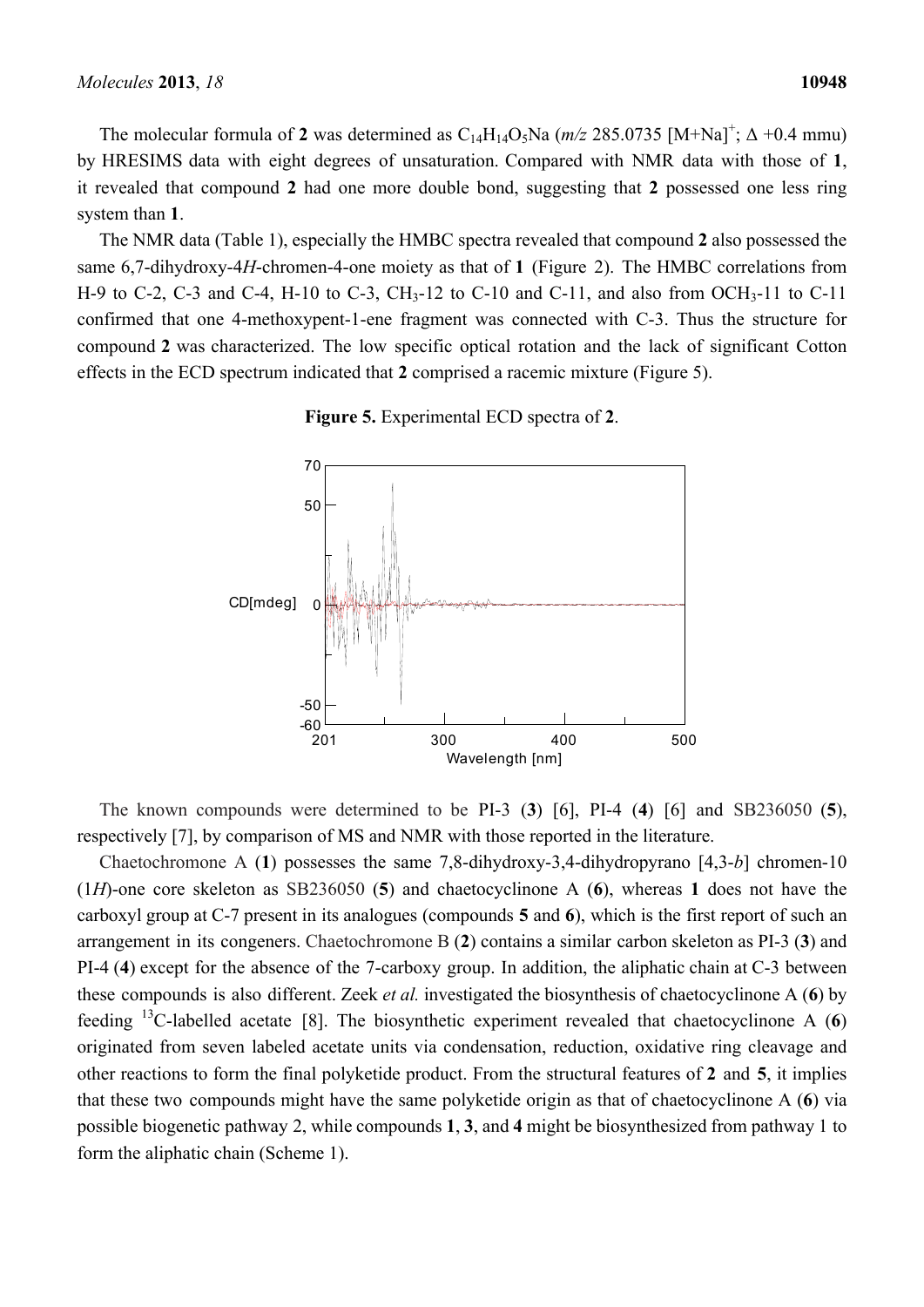

**Scheme 1.** Putative Biosynthetic Pathway for Compounds **1**–**7**.

SB238569 (**7**) exhibited strong bioactivities against *Bacillus cereus* II, *Pseudomonas aeruginosa* IMP-1, and *Bacteroides fragilis* CfiA metallo-β-lactamses, with K*i* values of 79, 17, and 3.4 μM, whereas compound **5** did not display any bioactivities [7]. The only difference between **5** and **7** is the additional double bond at C-11 and C-12, suggesting that the double bond might be the bioactive group. In addition, the presence of a double bond in **7** could change the planar structure of ring C, which might influence the orientation of the C-9 and C-11 substituents leading to the different observed bioactivities between compounds **5** and **7**.

There is not report of bioactivity about compounds **3** and **4**. Compounds **1**–**5** were evaluated the biological activities against eight pathogens including *Alternaria alternata*, *Ilyonectria radicicola*, *Trichoderma viride pers*, *Aspergillus niger*, *Fusarium verticillioide*, *Irpex lacteus* (Fr.), *Poria placenta* (Fr.) Cooke, and *Coriolus versicolor* (L.) Quél (Table 2). Compound **1** displayed moderate inhibitory activity (>60%) against *Poria placenta* (Fr.) Cooke. *Poria placenta* (Fr.) *Cooke*, as one of the important brown rot fungi, rapidly depolymerizes the cellulose in wood without significant lignin removal, which will lead to the destructive decay of wood in buildings and other structures [9]. Our results implied that this fungus might be a potential bio-control agent in wood protection against the brown rot fungi *Poria placenta* (Fr.) *Cooke*. In addition, compounds **1**–**5** was evaluated for cytotoxic activities against three cancer cell lines, including A549, MDA-MB-231, PANC-1 with no strong bioactivities  $($ >40  $\mu$ m).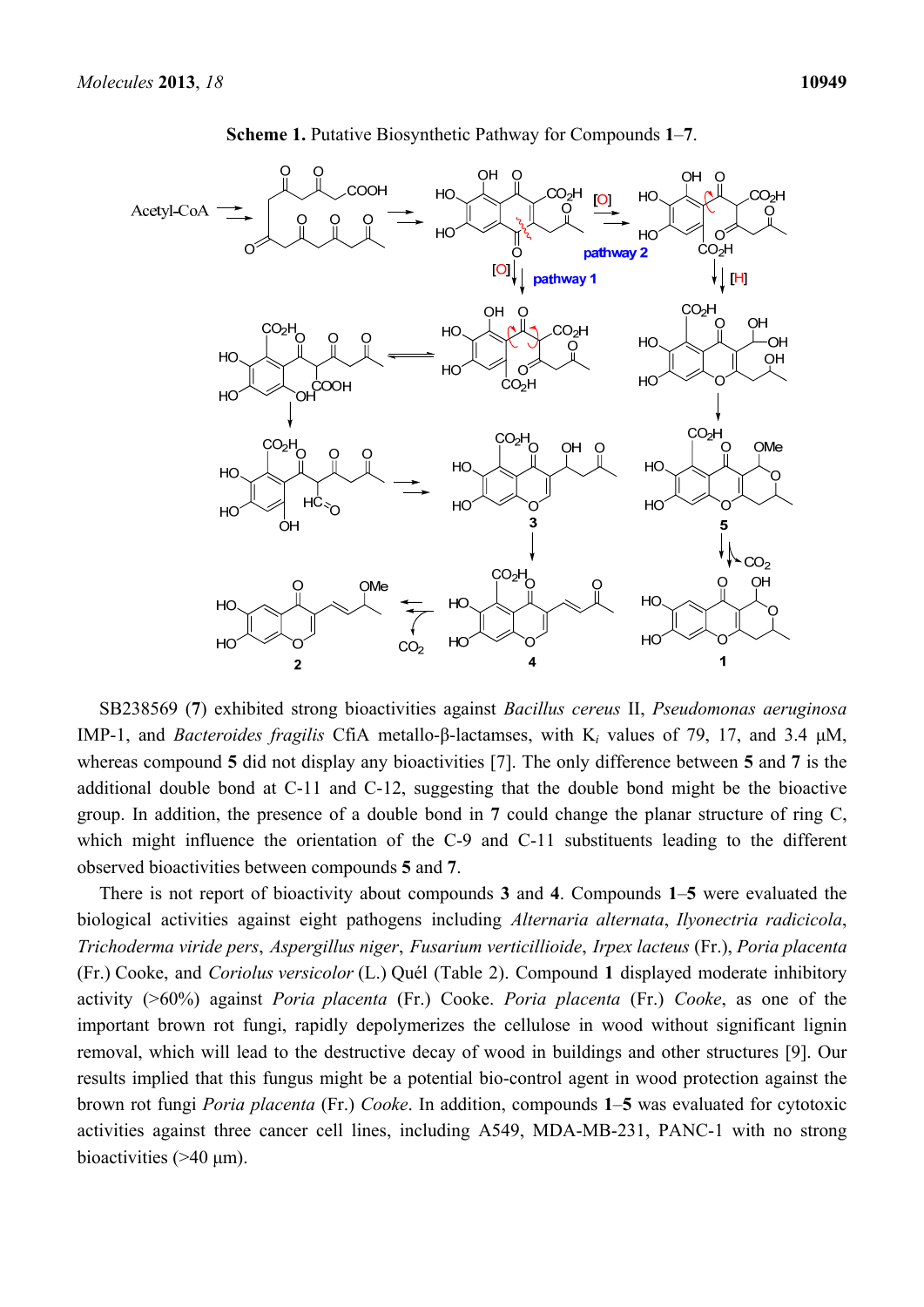| <b>Pathogens</b>        |       | 2     | 3     | 4     | 5     |
|-------------------------|-------|-------|-------|-------|-------|
| A. alternata            | 41.40 | 45.60 | 47.54 | 51.07 | 20.61 |
| I. radicicola           | 31.38 | 33.92 | 57.31 | 5.75  | 45.32 |
| T. viride pers          | 38.27 | 36.87 | 55.41 | 49.70 | 48.28 |
| A. niger                |       |       | 59.95 |       |       |
| F. verticillioide       | 23.31 | 7.10  | 19.44 | 33.77 | 31.98 |
| $I.$ lacteus $(Fr.)$    |       | 11.76 | 19.61 | 22.29 | 42.17 |
| P. placenta (Fr.) Cooke | 63.70 | 20.94 | 49.48 | 23.97 | 20.52 |
| C. versicolor (L.) Quél | 14.23 | 8.32  | 22.88 | 15.72 | 21.80 |

**Table 2.** Cell growth inhibitory rate (%) of several plant pathogenic fungi evaluated by compounds **1**–**5** at 200 μg/mL.

## **3. Experimental**

#### *3.1. General*

NMR spectra were measured on a Bruker AM 600 NMR spectrometer as the internal reference and chemical shifts are expressed in  $^{TM}$  (ppm). TOF-ESI-MS spectra were measured on a Waters Synapt G2 mass spectrophotometer. IR spectra were recorded on a Shimadzu FTIR-8400S spectrophotometer. UV spectra were run on a Shimadzu UV-2550 UV vis spectrophotometer. Purification was performed by Semi-prep-HPLC with a Lumtech apparatus equipped with UV detector under ODS column ( $250 \times 10$  mm; YMC Co., Ltd.). TLC was performed on silica gel GF254 (10–40 *μ*m; Qingdao Marine Chemical, Inc., Qingdao, China). Column chromatography was performed on silica gel (100–200 or 200–300 mesh; Qingdao Marine Chemical, Inc.).

#### *3.2. Fungal Material*

The fungal strain was identified by one of the authors (Wang, X.W.), and deposited in the lab of Wang X.W. at the Institute of Microbiology, Chinese Academy of Sciences, Beijing. The fungal strain was cultured on slants of potato dextrose agar (PDA) at 25 °C for 10 days. The agar plugs were used to inoculate 250 mL Erlenmeyer flasks, each containing 40 mL of media (0.4% glucose, 1% malt extract, and 0.4% yeast extract), and the final pH of the media was adjusted to 6.5 before sterilization. Flask cultures were incubated at 25 °C on a rotary shaker at 170 rpm for five days. Fermentation was carried out in Fernbach flasks (500 mL) each containing 80 g of rice. Spore inoculum was prepared by suspension in sterile, distilled H<sub>2</sub>O to give a final spore/cell suspension of  $1 \times 10^6$ /mL. Distilled H<sub>2</sub>O (100 mL) was added to each flask, and the contents were soaked overnight before autoclaving at 15 lb/in<sup>−</sup><sup>2</sup> for 30 min. After cooling to room temperature, each flask was inoculated with 5.0 mL of the spore inoculum and incubated at 25 °C for 40 days.

#### *3.3. Extraction and Isolation*

The fermented material was extracted with ethyl acetate (5 L, four times). The solution was concentrated to dryness under vacuum to afford a crude extract (10.0 g), which was fractionated by silica gel column chromatography (CC,  $10 \times 100$  cm) using CH<sub>2</sub>Cl<sub>2</sub>–MeOH gradient elution. The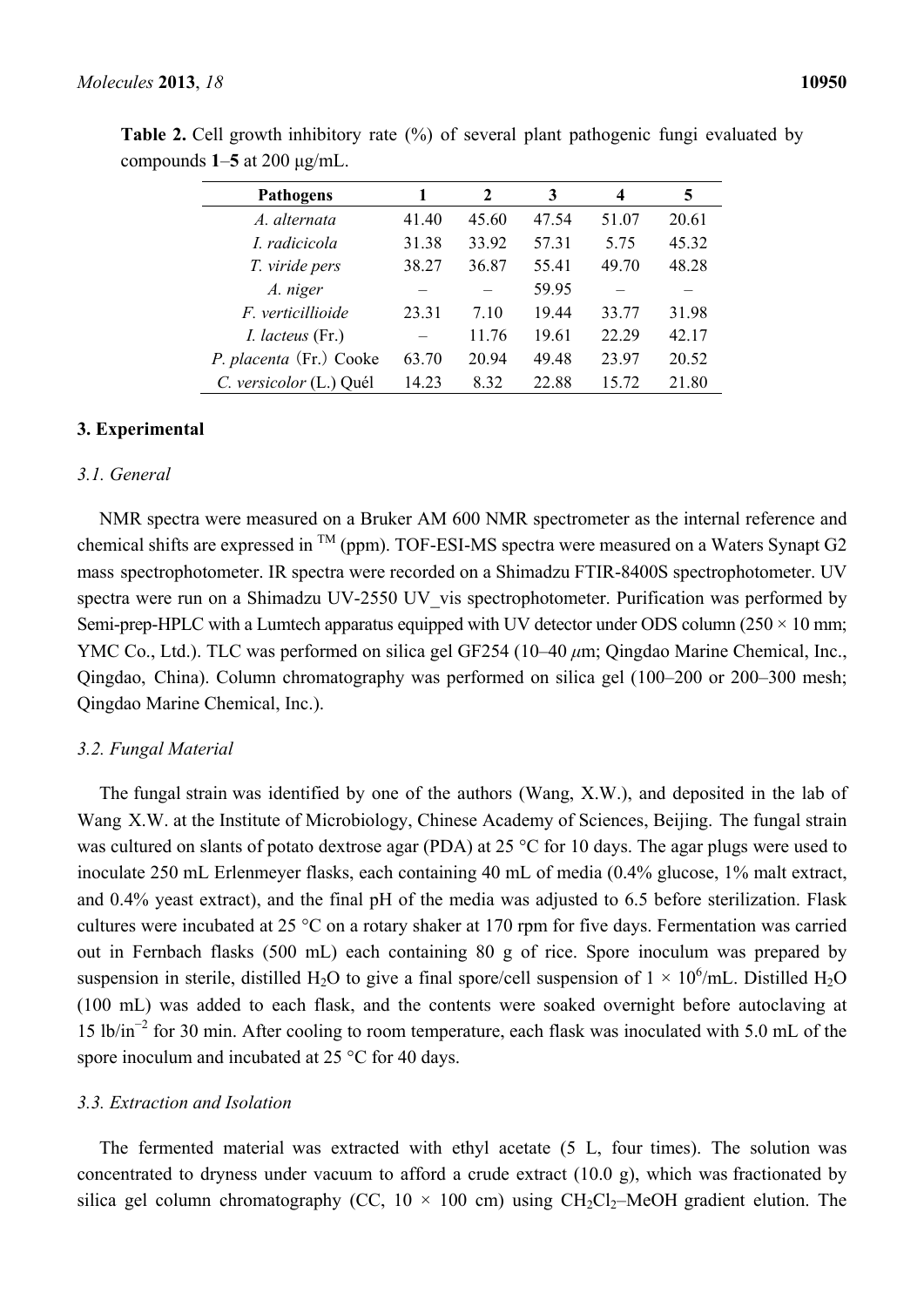fraction (236 mg) eluted with 99:1  $CH_2Cl_2$ –MeOH was separated over RP-HPLC (Lumtech; YMC-Pack ODS-A column; 10μm;  $250 \times 10$  mm; 2 mL/min, 0–5 min, 32% MeOH in H<sub>2</sub>O, 5–95 min, 32%–45% MeOH in H<sub>2</sub>O) to afford **3** (5.0mg,  $t_R$  23.7 min) and **4** (1.8 mg,  $t_R$  35.4 min). The fraction (660 mg eluted with  $98:2 \text{ CH}_2\text{Cl}_2$ –MeOH) was chromatographed on Sephadex LH-20, and then separated by RP-HPLC (Lumtech; YMC-Pack ODS-A column;  $10\mu$ m;  $250 \times 10$  mm; 2 mL/min, 0–5 min, 25% MeOH in H<sub>2</sub>O, 5–65 min, 25%–55% MeOH in H<sub>2</sub>O) to afford 1 (2.0mg,  $t<sub>R</sub>$  24.2 min) and 2 (1.8 mg,  $t<sub>R</sub>$  30.0 min). The fraction (235 mg eluted with 99:1 CH<sub>2</sub>Cl<sub>2</sub>–MeOH) was chromatographed on Sephadex LH-20, and then separated by RP-HPLC (Lumtech; YMC-Pack ODS-A column; 10 μm;  $250 \times 10$  mm; 2 mL/min, 0–5 min, 30% MeOH in H<sub>2</sub>O, 5–25 min, 30%–100% MeOH in H<sub>2</sub>O) to afford  $5(3.0 \text{ mg}, t_R 25.0 \text{ min})$ .

## *3.4. Bioactivity Assay*

The bioactive assay experiment of pathogenic microbes followed reference [10], and the cytotoxic tests followed reference [11].

## *3.5. Spectral Data*

*Chaetocromone A* (1) Brown oil;  $\lbrack \alpha \rbrack_D = -8.0$  (*c* 0.05, CH<sub>3</sub>OH); UV (MeOH)  $\lambda_{\text{max}}$  (log ε) 280.5 nm; IR (KBr) *v*<sub>max</sub> 3165 (OH), 1687 (C=O), 1434, 1243 cm<sup>-1</sup>; TOF-ESI-MS *m/z* 287.0528 [M + Na]<sup>+</sup> (calcd 287.0532 for  $C_{13}H_{12}O_6$ Na); <sup>1</sup>H and <sup>13</sup>C-NMR data: see Table 1.

*Chaetocromone B* (2) Brown oil;  $\lbrack \alpha \rbrack_D = -7.5$  (*c* 0.08, CH<sub>3</sub>OH); UV (MeOH)  $\lambda_{\text{max}}$  (log  $\varepsilon$ ) 286 nm; IR (KBr) *ν*max 3167 (OH), 2956, 1699 (C=O), 1434, 1392, 1170 cm<sup>−</sup><sup>1</sup> ; TOF-ESI-MS *m*/*z* 285.0735  $[M + Na]^{+}$  (calcd 285.0739 for C<sub>14</sub>H<sub>14</sub>O<sub>5</sub>Na); <sup>1</sup>H and <sup>13</sup>C-NMR data: see Table 1.

# **4. Conclusions**

Diverse secondary metabolites with different complex structure features are isolated from *Chaetomium* spp. Our previous chemical investigation of the endophytic fungus *Chaetomium globosum* led to isolated two classes of secondary metabolites, which included the cytochalasans and azaphilones [3,4]. The former (cytochalasans) displayed strong activities against the human nasopharyngeal epidermoid tumor KB cell line [3], whereas the latter (azaphilones) exhibited activity against the human breast cancer cell line MCF-7 and colon cancer cell line SW1116 with  $IC_{50}$  values of 26.8 and 35.4 mg mL<sup>−</sup><sup>1</sup> [4], respectively. In this report, we reported the isolation from *Chaetomium indicum* (CBS.860.68) of two new polyketides, chaetochromones A (**1**) and B (**2**), along with the three known analogues PI-3 (**3**), PI-4 (**4**), and SB236050 (**5**). Compounds **1**–**5** were evaluated the inhibitory activities against several pathogenic microbes, and compound **1** exhibited moderate inhibitory rate (>60%) against *Poria placenta* (Fr.) Cooke., a very important brown rot fungus leading to the destructive decay of wood in buildings and other structures. Compounds **1**–**5** were also tested for cytotoxic activity against three cancer cell lines, A549, MDA-MB-231, PANC-1 with no strong biological effects. Chaetochromones A (**1**) and B (**2**) are a new member of polyketides different from other analogues, which implied that a systematic chemical investigation of *Chaetomium* spp. could provide more novel/new secondary metabolites with a wide range of bioactivities.